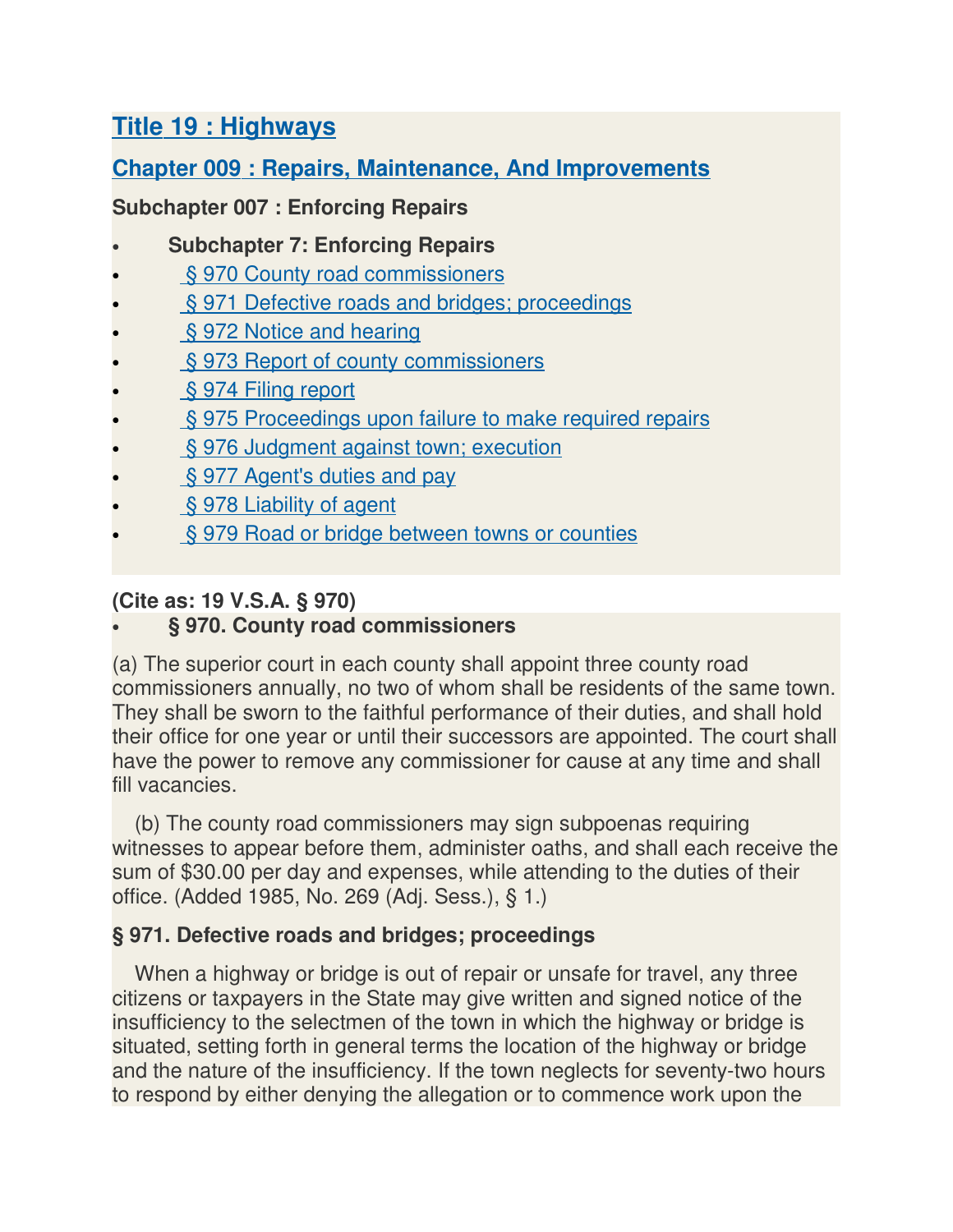highway or bridge, or fails to continue the work in good faith and with reasonable dispatch until the highway or bridge is put in good and sufficient repair, the citizens may file with one of the County Road Commissioners or the Superior Court for the county in which the highway or bridge is situated, a written complaint signed and sworn to, setting forth in general terms the location of the highway or bridge and the nature of the insufficiency. The complainants shall also give the Commissioners security by deposit or otherwise for the costs of proceedings under the complaint. (Added 1985, No. 269 (Adj. Sess.), § 1.)

# **§ 972. Notice and hearing**

The Commissioners after receiving the complaint with a deposit or other security shall promptly notify the selectmen of the town, and one or more of the persons filing the complaint, of the time and place where the Commissioners will meet for the examination of the highway or bridge and for conducting a hearing upon the complaint. The Commissioners, or a majority of them, shall examine the highway or bridge, and hear all interested persons as to whether the public good demands that the highway or bridge be repaired and as to its condition and the repairs necessary to make it safe and convenient for public travel, and as to the costs of the required repairs. The deposit or other security shall be refunded if the complaint is valid. (Added 1985, No. 269 (Adj. Sess.), § 1.)

#### **§ 973. Report of county commissioners**

If, after the examination and hearing, the commissioners determine that the highway or bridge is out of repair or unsafe for travel, and that the public good demands that the highway or bridge be repaired, they shall determine what work or repairs are necessary. They shall make a written report of their findings, containing a full description of the repairs or work required and a statement of the amount estimated to accomplish it, and shall conclude with an order to the town to make the repairs or perform the work within such time as they judge reasonable. No town shall be required to spend more than twenty cents per hundred dollars on its grand list in any one year including costs of the proceedings. If they determine that the highway or bridge is not out of repair or unsafe for travel they shall make a written report of this finding. (Added 1985, No. 269 (Adj. Sess.), § 1.)

### **§ 974. Filing report**

The Commissioners shall promptly file their report in the office of the Clerk of the county in which the highway or bridge is situated, and deliver a copy of the report to the selectmen. The report shall be final and conclusive unless an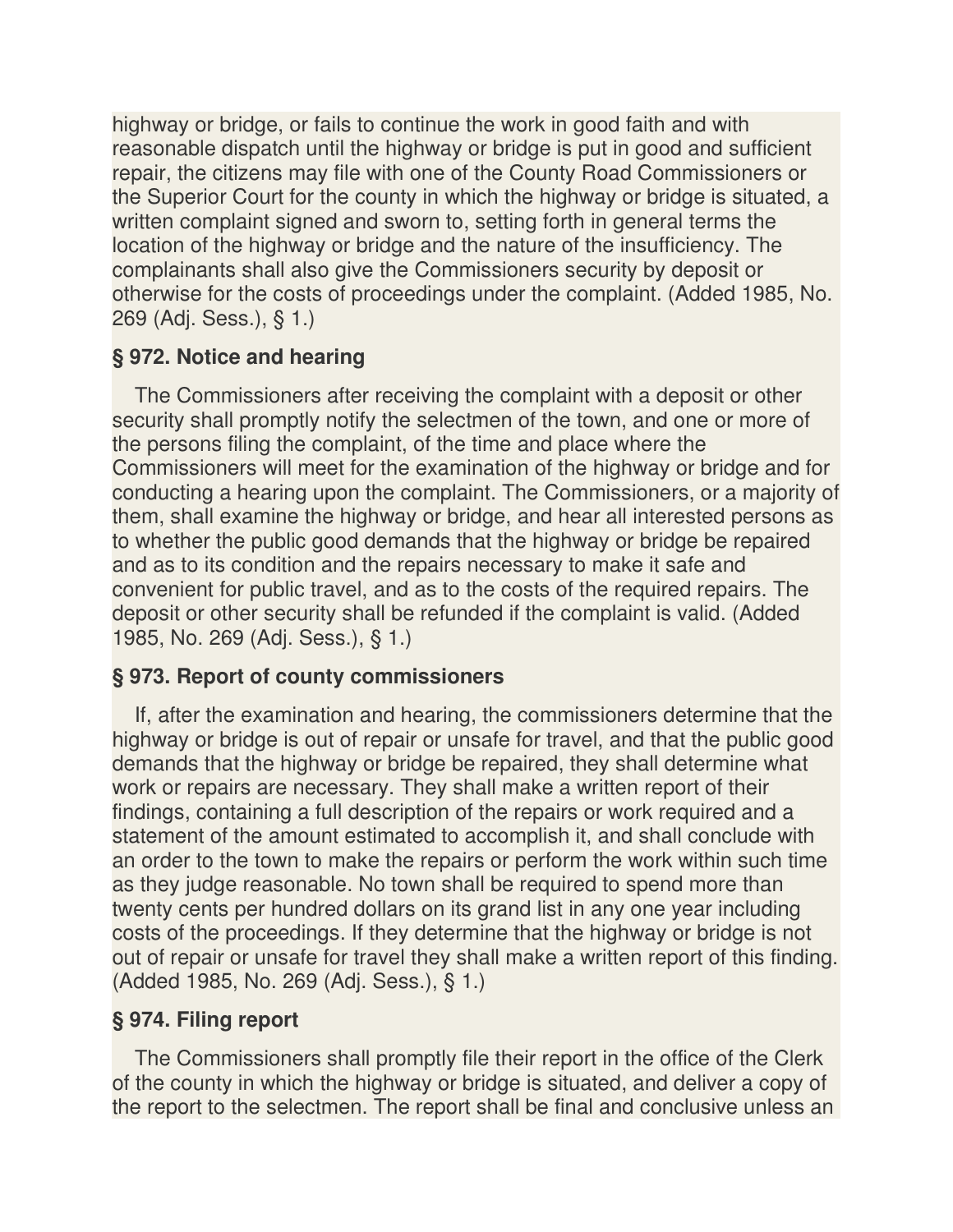appeal is taken as provided in section 976 of this title. (Added 1985, No. 269 (Adj. Sess.), § 1.)

### **§ 975. Proceedings upon failure to make required repairs**

At the expiration of the time limited for the repairs, without further complaint, and upon notice to the town as they deem reasonable, the commissioners shall determine if their order has been complied with by the town. If they find the town has failed to do the work ordered by them, and no appeal has been taken, they shall promptly appoint an agent to spend upon the highway the amount fixed in their report. They shall cause the agent to give a sufficient bond conditioned for the faithful performance of his or her duties and shall file in the county clerk's office a certificate, stating that their order had not been complied with, and that judgment should be entered against the town for the amount named in their report, and give the name of the person appointed to spend this amount. (Added 1985, No. 269 (Adj. Sess.), § 1.)

#### **§ 976. Judgment against town; execution**

The clerk shall file the report and enter judgment in favor of the commissioners against the town for the amount named in the report, with costs. However, the aggrieved party may appeal to the superior court by filing with the county clerk within 21 days after the judgment has been entered by the clerk, a notice of appeal and a certified copy of the complaint filed with the commissioners and by serving upon the appellee within the 21 days, a copy of the notice of appeal, who shall within 21 days thereafter, enter his or her appearance. The superior court shall hear the appeal on questions of fact and law and render final judgment. In case an appeal is not taken within 21 days after judgment, the clerk shall issue execution returnable in 30 days from the date of the judgment. In the execution, the collecting officer shall be directed to pay the amount of the judgment to the agent appointed by the commissioners and the costs to the county clerk. (Added 1985, No. 269 (Adj. Sess.), § 1.)

#### **§ 977. Agent's duties and pay**

The agent shall immediately repair the highway or bridge as directed in the report of the commissioners and receive out of the funds paid him or her up to \$100.00 per day for his or her services in making the repairs. Any unexpended balance shall be returned to the town treasury. He or she shall make a report of his or her activities to the commissioners within ten days of completing the repairs. (Added 1985, No. 269 (Adj. Sess.), § 1.)

#### **§ 978. Liability of agent**